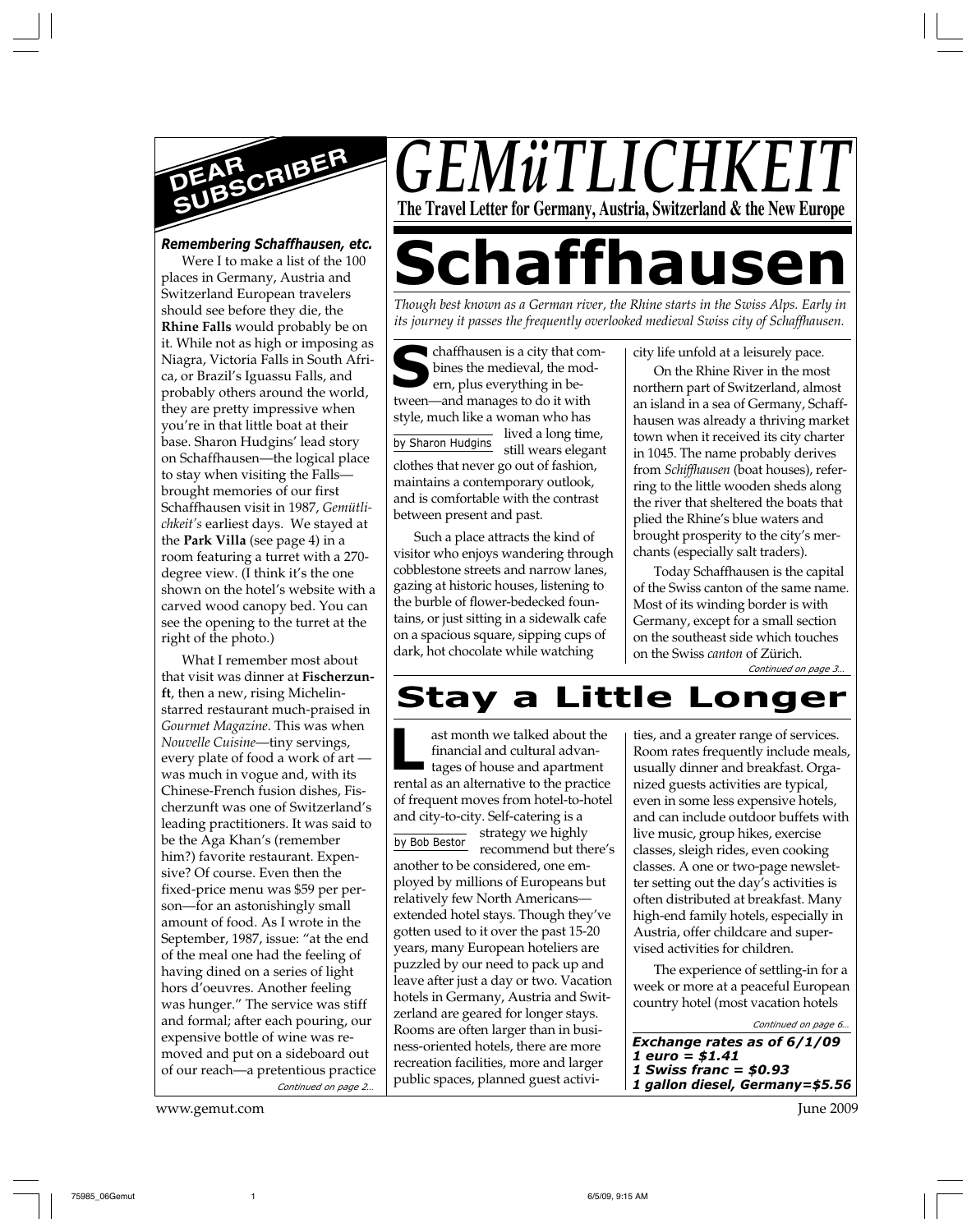# *DEAR SUBSCRIBER Continued from page 1*

that never fails to raise my hackles. Shaky might be another word to describe the service; while pouring our wine, the young server held the bottle by its very bottom, thumb-in-punt (indentation at the bottom of the bottle), a daunting procedure for very small hands. We held our breath at each pour as the bottle gyrated and looked like it might slip from her hand.

Other than the scant servings, the most unsettling part of this disappointing evening was the infant in a baby carriage at the next table who fussed and cried throughout the entire evening.

Fischerzunft still gets a Michelin star, though I have heard the portions are more substantial these days. At current exchange rates, the top fixed-price menu is about \$165 per person. On the premises now, however, is a second restaurant, the less-expensive **Vinopium** which gets Michelin's "good food at moderate prices" designation. My recommendation is to drive or take the train 22 km to the quaint village of Stein am Rhein and have fresh fish dinner on the terrace of the **Hotel Rheinfels** directly on the Rhine.

A pretty Rhine town near Schaffhausen is Büsingen. Though physically in Switzerland it is a German exclave whose citizens drive cars with German plates and pay taxes in Germany. The currency though is the Swiss franc. Last time I was there

the food at **Alte Rheinmühle** (www.alte-rheinmuehle.ch), overlooking the river, was very good. \*\*\*\*

Those who should know tell me the famous Christmas markets of western Europe have become overcommercialized, sometimes impossibly crowded venues, that have strayed from their former emphasis on handmade merchandise produced by highly-skilled craftsmen and women. The more authentic markets, I am told, are in towns of the former Eastern Bloc such as Prague, Krakow, and Warsaw. That's why for a true old-time Christmas market experience we recommend Karen Pasold's *Christmas Markets of Imperial Europe"* tour, a 12-night itinerary that visits Prague, Krakow, Warsaw, Pilsen, Leipzig and Dresden. At \$4,490 it's more expensive but you'll get much more for your money —most dinners and lunches, first-class rail with double sleeper compartments, five-star hotels, the Prague ballet, etc. — than with the assembly-line major tour operators. Ms. Pasold who is bursting with energy and knowledge of Eastern Europe, personally leads her small group each year. Contact: Classic Europe, 1 Glenmoor, Frisco TX 75034, tel. 972-625- 6050, email classiceurope@yahoo.com.

\*\*\*\*

We get a lot of questions about where to buy overseas medical insurance from readers on Medicare who don't have coverage outside the

www.gemut.com http://theeuropetraveler.com

USA. Here's a tip: Buy regular trip insurance but with zero coverage for trip cancellation. That way you get the medical coverage without trip cancellation insurance, which you may not need unless you have high nonrefundable, prepaid trip expenses such as for a cruise or house rental. Here's how to do it. Go to www.gemut.com, click "Buy travel insurance" in the upper left hand corner of the page. On the subsequent page indicate your state; California, Nebraska, etc., then click the "Buy Now" button on Travel Guard's Platinum coverage. When you fill in the form put "0" in the "'trip cost" box. You'll find that a couple in their early '70s can get \$50,000 in medical expenses coverage and \$1 million in emergency evacuation coverage, for a little over \$50 each. You'll also get the policy's lost baggage and trip delay insurance plus a few other perks.—RHB

# **Using Gemütlichkeit**

• Hotel prices listed are for one night. Discounts are often available for longer stays. • All hotel prices include breakfast unless other-

wise noted. • Local European telephone area codes carry the

"0" required for in-country dialing. To phone establishments from outside the country, such as from the USA, do not dial the first "0".

# **Logging on to Our Website**

Back issues in PDF format from January 1993, except for the most recent 10, are available free to subscribers only at www.gemut.com (click on "Members"). To access the issues, enter the user name and password published in this space each month. The new codes are:

User Name: **house** Password: **4141**

| <b>GEMÜTLICHKEIT</b><br>Vol. 23, No. 5                                                                                                           | <b>HOTEL RESTAURANT RATING KEY</b> |                       |                            |              |
|--------------------------------------------------------------------------------------------------------------------------------------------------|------------------------------------|-----------------------|----------------------------|--------------|
| <b>June 2009</b><br>The Travel Letter for Germany, Austria, Switzerland & the New Europe                                                         | <b>Rating Scale</b>                | <b>Scale</b>          | <b>Restaurant Criteria</b> |              |
| Robert H. & Elizabeth S. Bestor<br><b>Publishers:</b><br>Nikki Goth Itoi<br><b>Executive Editor:</b><br><b>Contributors:</b><br><b>Tom Bross</b> | Excellent                          | $16 - 20$             | Food                       | 65%          |
|                                                                                                                                                  | Above Average                      | 12 - 15               | Service                    | 20%          |
|                                                                                                                                                  | Average                            | $8 - 11$              | Atmosphere                 | 15%          |
| <b>Sharon Hudgins</b>                                                                                                                            | Adequate                           | 4 -<br>$\overline{7}$ |                            |              |
| <b>Thomas P. Bestor</b><br><b>Consulting Editor:</b><br><b>Online Services:</b><br><b>Kurt Steffans</b>                                          | Unacceptable                       | $0 - 3$               |                            |              |
| <b>Subscriber Travel Services:</b><br><b>Andy Bestor, Laura Riedel</b>                                                                           | <b>Hotel Rating Criteria</b>       |                       | <b>Value Rating</b>        | <b>Scale</b> |
| Gemütlichkeit (ISSN 10431756) is published 10 times each year by UpCountry                                                                       | People/Service                     | 30%                   | Outstanding Value          | $17 - 20$    |
| Publishing, 288 Ridge Road, Ashland OR 97520. TOLL FREE: 1-800/521-<br>6722 or 541/488-8462, fax: 541/488-8468, e-mail travel@gemut.com. Web     | Location/Setting                   | 15%                   | Very Good Value            | 12 - 16      |
| site: www.gemut.com. Subscriptions are \$67 per year for 10 issues. While                                                                        | Guestrooms                         | 30%                   | Average Value              | $9 - 11$     |
| every effort is made to provide correct information, the publishers can make<br>no guarantees regarding accuracy.                                | Public rooms                       | 5%                    | <b>Below Average Value</b> | $5 -$<br>- 8 |
| <b>POSTMASTER: SEND ADDRESS CHANGES TO:</b>                                                                                                      | Facilities/Restaurant              | 20%                   | A Rip-Off                  | 0 -<br>Δ     |
| Gemütlichkeit, 288 Ridge Road., Ashland OR 97520                                                                                                 |                                    |                       |                            |              |

Gemütlichkeit 2 June 2009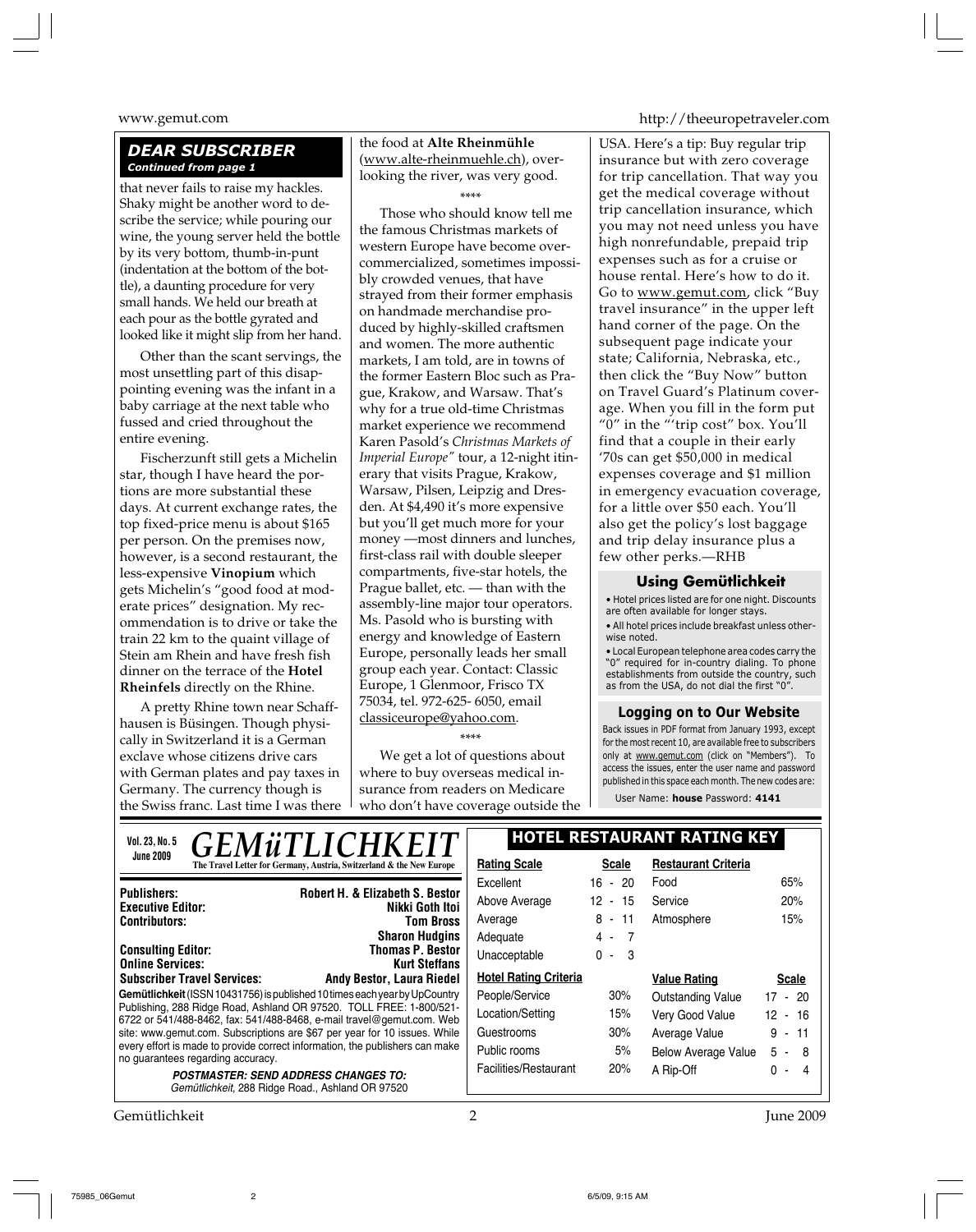# http://theeuropetraveler.com www.gemut.com

# *SCHAFFHAUSEN*

As one of Switzerland's best-preserved towns dating from the Middle Ages, Schaffhausen boasts a number of beautiful buildings, including several impressive guild houses. Most are made of stone instead of the *Fachwerk* (half-timbering) characteristic of many other medieval cities. After a devastating fire in the 14th century, the town council forbade wooden constructions within the city walls. In earlier times, 10 stone houses belonging to wealthy citizens were adorned with colorful frescoes. Today only three remain, including **Zum goldenen Ochsen**, with paintings depicting scenes from ancient Babylon and Greek myths, and the **Haus zum Ritter**, one of the most important frescoed facades north of the Alps.

More than 170 *Erkerfenstern* (oriels, bay windows) protrude from the first and second stories of houses in the *Altstadt* (Old Town), many are ornate examples of the stonemasons' and woodcarvers' arts. Expensive status symbols touting the wealth of their owners, the windows were once places where inhabitants could privately observe the streets below from behind the curtained panes. In 1972 most of the *Altstadt* became a pedestrian zone, allowing passersby to wander at will, looking up at these Renaissance and Baroque windows without fear of being run down by traffic.

For another side of the city's history, visit the Romanesque **Münsterkirche** (Abbey Church), established in the 11th century, rebuilt in the 12th century, and renovated in the 1970s. The adjacent cloister, the largest in Switzerland, encloses a cemetery where important city officials were buried from the 1500s through the 1800s. Just beyond the cloister, sniff your way around the reconstructed medieval herb garden filled with plants used for medicinal and culinary purposes. Next visit the **Museum zu Allerheiligen** (All Saints Museum), a labyrinthine part of the old monastery complex containing a variety of exhibits on the history of the city and the region, with archaeo-

# **Schaffhausen Basics**

*Continued from page 1* **Population:** 34,000

**Elevation:** 403 meters (1,322 ft)

**Visitor Information:** Schaffhauserland Tourismus, Herrenacker 15, 8200 Schaffhausen, tel. +41/52- 6324020, fax 6324030, info@schaffhauserland.ch, www.schaffhauserland.ch.

# **Driving Distances:**

| Basel    | 90 km             | 56 miles  |
|----------|-------------------|-----------|
| Bern     | 145 km            | 90 miles  |
| Geneva   | 300 km            | 186 miles |
| Lausanne | 240 km            | 149 miles |
| Luzern   | 90 km             | 56 miles  |
| Lugano   | $225 \mathrm{km}$ | 140 miles |
| Zürich   | 45 km             | 30 miles  |

**Visitor information:** Guided tours on Tuesdays and Saturdays (German or English), provided by the tourist office (CHF 12/person, or free with "Bodensee Erlebniskarte"). Tourist Service, Oberstadt 3, 8260 Stein am Rhein, tel. +41/52- 7422090, fax 7422091, touristservice@steinamrhein.ch, www.steinamrhein.ch.

**Transportation:** Trains of the Deutsches Bundesbahn and the Swiss Bundesbahn both serve Schaffhausen's train station. Nearest major train hub: Zürich (45 km, 30 miles). Nearest airport: Zürich-Kloten, 32 km (20 miles).

**Discounts:** Bodensee Erlebniskarte, with three levels of services and prices, offering free or discounted entry to museums and other attractions in the Bodensee area. Available from local tourist offices or from Bodensee Erlebniskarte, info@bodensee.eu, www.bodensee.eu

**Recommended guidebooks:** *Schaffhausen: A Short Cultural and Historical Tour of the Old Town* (the only local guidebook in English). Sold at the tourist office, bookstores, and museum shops (CHF 9). *Schaffhauser Monats Bulletin* (in German only), is a monthly listing of events and sights in and around Schaffhausen. Available at the tourist office and some hotel reception desks.

logical finds, oil paintings, carved furniture, rich textiles, gold and silver treasures, and entire restored rooms from old houses.

Those who enjoy modern art can cross the street to the **Hallen für Neuen Kunst** to view contemporary European and American paintings, sculptures, and spatial installations produced since 1965.

High on the hill overlooking the *Altstadt* and the river, the **Munot Fortress** is a circular stone bastion built in the 16th century to protect the town from its enemies. A watchman still lives in the fortress's tall tower and rings the Munot bell by hand every night at 9:00 o'clock, a tradition dating back to earlier times when the city gates and the taverns within the walls were closed at that hour. Walk up to the fortress from the Old Town, ascending 200 steep steps through the vineyards. After such a climb you'll definitely be ready for a glass of wine or beer at the top. (Or drive up the hill and park in the Munot lot.)

# **Excursions**

Schaffhausen's nearest main attraction is the **Rheinfalls** (near Neuhausen), the largest waterfall in Europe, more than 150 meters (nearly 500 feet) wide and 23 meters (75 feet) high. Torrents of water rush over the falls, throwing off frothy rainbowfilled sprays. And every year on August 1 (a Swiss national holiday), a huge fireworks display over the waterfall attracts thousands of spectators from all over Europe.

Hike or bike the three kilometers from Schaffhausen to the falls along marked trails on both sides of the river. (Bicycles can be rented at the train station.) Or take a bus from the main train station in the direction of Neuhausen/Rheinfalls. Car drivers can park in designated lots below the falls and walk to several places for viewing the water.

It is possible to take a choppy boat ride across the river below the falls, including an excursion to the foot of the huge rock in the center, where iron steps lead to the promontory for a truly dramatic view. Wear rain gear.

Gemütlichkeit 3 June 2009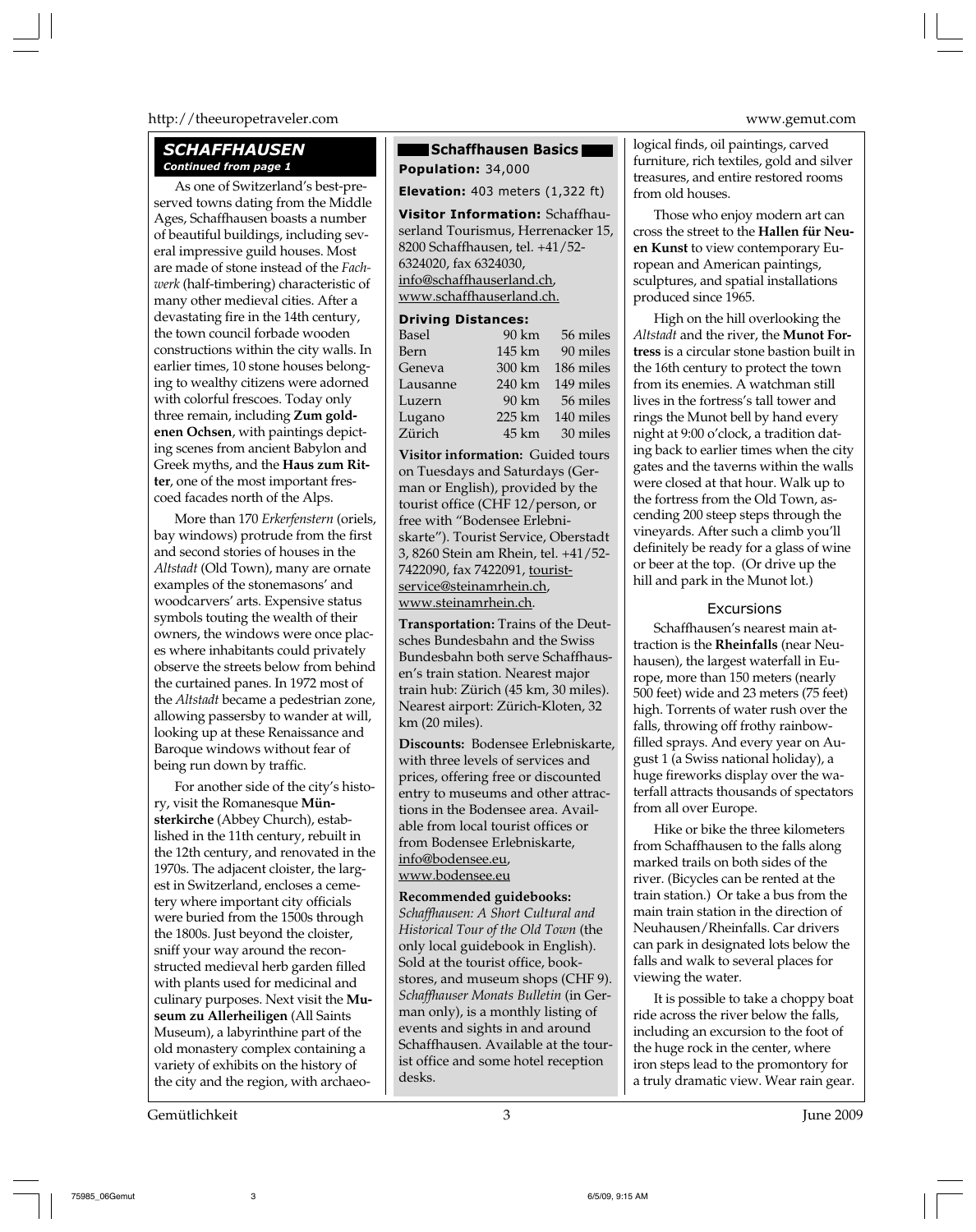Recommended restaurants at the falls are the **Restaurant Park am Rheinfalls** and the **Schlössli Worth Panorama Restaurant and Wine Bar**, both on the Neuhausen side of the river. Situated on a large rock in the middle of the river, the Schlössli Worth is accessible by a small footbridge across the water. Its glassed-in dining room is suspended over the river and has a spectacular view. The restaurant at **Schloss Laufen** is high above the falls on the Zürich *canton* side. At these restaurants, one pays a premium for location and view.

For a less expensive meal, pack a picnic to eat on the riverbank, or buy food at one of the stalls near the parking lots. Next to the elegant Schlössli Worth restaurant, on the same little island, you can eat indoors or on the terrace at the reasonably-priced **Schlössli Self-Service Snack Bar**, as the water rushes below.

Up the river from Schaffhausen, toward the Bodensee, the medieval walled town of **Stein am Rhein** attracts hordes of tourists, especially in summer. Handsome houses with 16thcentury frescoes line the central

**Key Websites for the Traveler • www.gemut.com** Gateway site for travelers to Germanic Europe, including car rental, rail passes, hotel bookings, travel tips, and past issues (free access to back issues for subscribers; see log-on info on page 2).

**• www.viamichelin.com** The Michelin database of hotels and restaurants, plus great interactive trip planning tools

**• www.travelessentials.com** Guidebooks, maps, travel accessories, luggage, all at 10 percent off for subscribers. Use discount code gemut2009.

**• maps.google.com** Best maps on the web. Driving & walking. Zoom in-out. Great detail city & country. Satellite & terrain views.

**• bahn.hafas.de/bin/query.exe/en** German rail website, with train schedules throughout Europe, as well as Germany

**• www.sbb.ch/index\_e.htm** Swiss and European rail schedules

**• www.ski-europe.com** Top Web resource for skiers with much data on Alpine resorts

- **www.myswitzerland.com** Website of Switzerland's national tourist authority
- **www.germany-tourism.de** Germany's national tourist authority

**• www.austria.info/us** Austria's national tourist authority

**• www.historicgermany.com** Website for an alliance of historic German cities

**• www.thetravelinsider.info** Info on electronics for travelers — cell phones, computers, etc.

Gemütlichkeit 4 June 2009

*Rathausplatz* (Town Hall Square), and narrow streets branch off in several directions, leading to sometimes surprising views around the next corner or through the next gate. Visit the **Rathaus** with its large council hall now turned into a museum displaying armor, weapons, and flags; the medieval **Klostermuseum St. Georgen**, a Benedictine abbey with a late-Gothic cloister and early Renaissance frescoes in the "celebration hall"; and the **Museum Lindwurm**, with exhibits on daily life and agriculture in the 19th century. The massive stone fortress, **Burg Hohenklingen** (recently restored), sits on a forested hill above the town, overlooking Stein and the Rhine riverscape for the past 800 years.

For a fun day-trip to Stein am Rhein, take a round-trip boat ride from Schaffhausen (about 2 hours each way). Stein has plenty of places to eat (and to stay overnight). The **Hotel-Restaurant Adler**, **Hotel-Restaurant Rheinfels**, and the **Badstube Stein am Rhein** are recommended although less pricey restaurants and accommodations are available, too. And if you feel the urge to travel just a bit farther, take a boat from Stein to **Kreuzlingen** on the **Untersee**, an arm of the Bodensee from which the Rhine River flows westward toward Stein and Schaffhausen, then Basel, before heading north through Germany to the Atlantic.

# **Schaffhausen Hotels**

All hotels reviewed here have e*n suite* bathrooms and friendly, Englishspeaking staff. Prices (in Swiss francs, CHF) include breakfast, service, and all taxes—but rates can still seem high in relation to amenities, especially given the current dollar/Swiss franc exchange rate. (Note that rooms with both a tub and shower tend to cost more than rooms with only a shower.) In Switzerland, the following hotels are considered to be in the moderate price range.

# Hotel Park Villa

This 4-story stone building, constructed in 1900 and surrounded by large trees, is about five minutes' walk from the *Altstadt*. **EDITOR'<sup>S</sup> CHOICE**

# www.gemut.com http://theeuropetraveler.com

Each of its 25 rooms is different in size, shape, and decor. Many are lavishly furnished with antiques, oriental rugs, and flowered drapes.

The public rooms (lounge, dining room, breakfast room) are graced with more antiques, chandeliers, and fancy stuccoed ceilings; some of the windows have stained-glass panes. Outdoors, a tennis court and terrace cafe are surrounded by the lush, parklike grounds. The hotel's restaurant offers several salads (priced around CHF 15); small cold and warm dishes (CHF 18-27); and main dishes (CHF 25-40). The wood-paneled bar/lounge is a popular gathering place for locals, too. If you like the atmosphere of an old-fashioned, well-decorated private mansion, you'll enjoy staying here.

**Contact:** Hotel Park Villa, Parkstrasse 18, 8200 Schaffhausen, tel. +41/52- 6356060, fax 6356070,

hotel@parkvilla.ch, www.parkvilla.ch **Daily Rates:** The hotel has three guestroom categories: standard, superior, and deluxe. Price ranges across these categories: Singles CHF 78-249, doubles CHF 130-308. Free parking in front of the hotel.

**Rating:** QUALITY 16/20, VALUE 14/20

# Hotel Promenade

For those who prefer a more modern ambience in the same tree-lined part of Schaffhausen as the Park Villa, the Hotel Promenade is an especially pleasant stop. Located in a 100-yearold building that was once the German consulate, the hotel has been completely renovated inside, with sleek, contemporary furnishings, a garden where guests can relax, a good restaurant, and a separate area for the breakfast buffet. Double rooms are large, and a few have a balcony. Many third-floor rooms have exposed wooden beams. Number 303 is a good-sized double, with a balcony overlooking the garden and a spacious bathroom.

The Promenade's restaurant offers a menu of soups and salads (CHF 7- 9.50); appetizers and cold plates (CHF 14.50-23); vegetarian and egg dishes (CHF 15.50-19.50); and meat and fish main courses (CHF 18-34.50).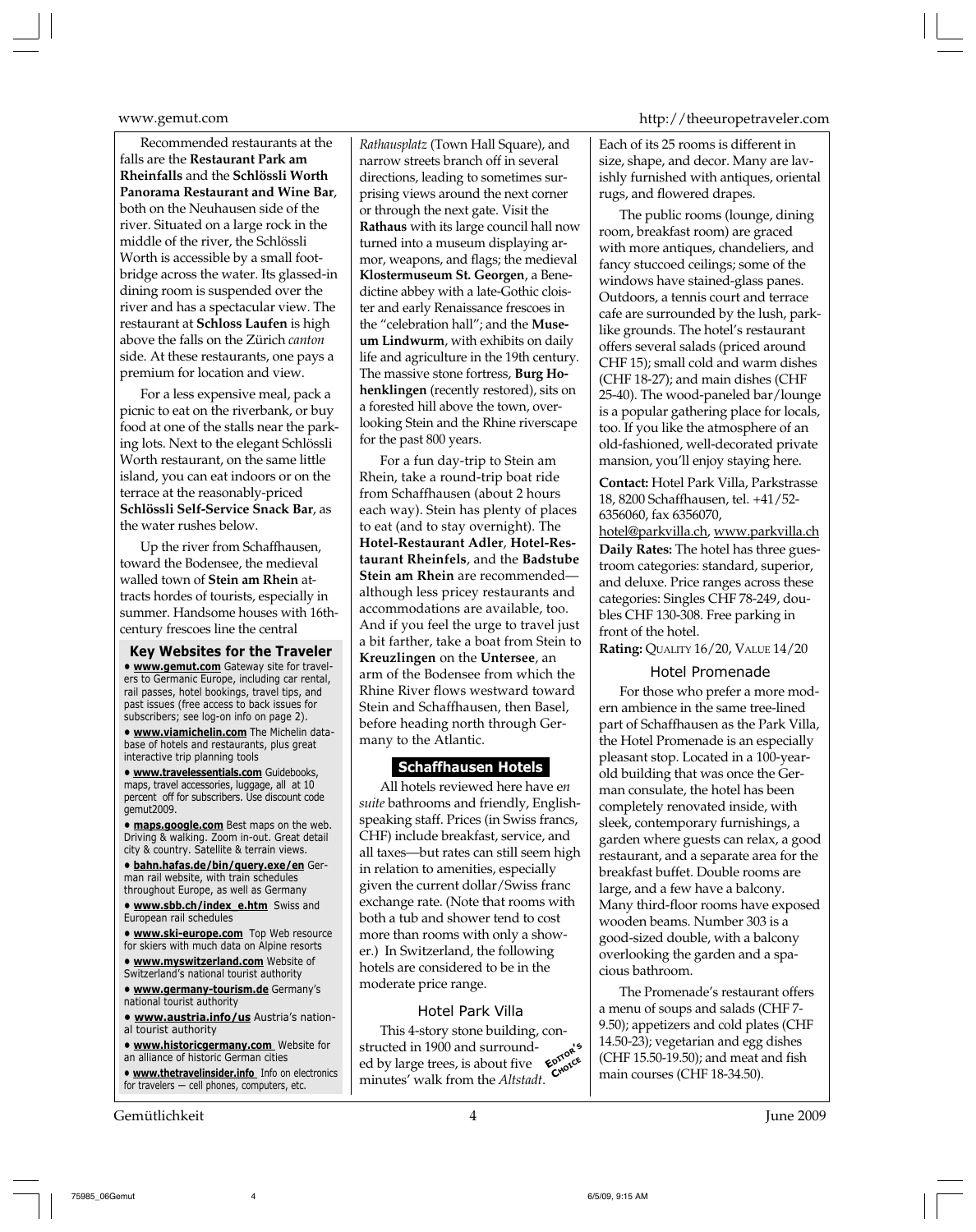http://theeuropetraveler.com www.gemut.com

**Contact:** Hotel Promenade, Fäsenstaubstrasse 43, 8200 Schaffhausen, tel. +41/52-6307777, fax 6307778, info@promenade-schaffhausen.ch, www.promenade-schaffhausen.ch **Daily Rates:** Singles CHF 132-175, doubles CHF 190-250. Free parking. **Rating:** QUALITY 17/20, VALUE 16/20

# Hotel Kronenhof

Conveniently located in the Old Town, the Kronenhof offers 40 rooms in a wide range of prices, sizes, and styles. The building dates from the 15th century and has been renovated many times. The large Antique Suite has a beautiful ornate stucco ceiling from the 1600s, and the Romantic Suite has its original wooden ceiling from the same era. Other rooms are decorated in much more modern style. Standard doubles can be small, so ask for a larger corner room. The best views are from rooms that face the Munot Fortress on the hill.

Parking can be a problem, however. Temporary parking is available in the lot directly in front of the hotel or at a public parking garage, but for longer-term stays it's better to leave your car in the much less expensive lot on Munot hill, then walk the 200 steps back down to the Old Town.

The hotel also has a good restaurant (see restaurant reviews) and a lively bar with a sidewalk cafe.

**Contact:** Hotel Kronenhof, Kirchhofplatz 7, 8201 Schaffhausen, tel. +41/ 52-6357575, fax 6357565, info@kronenhot.ch, www.kronenhof.ch **Daily Rates:** Singles CHF 140, doubles CHF 195-245, suites CHF 300-320 **Rating:** QUALITY 16/20, VALUE 15/20

# Hotel Zünfthaus Rüden

A member of the Sorrell group, the Hotel Rüden is an ultra-modern "design hotel" located inside a renovated medieval guild house in the Old Town. All that remains of the older interior is the wide stone staircase leading up to the first floor and the magnificent guild hall (with a ceiling like a richly decorated wedding cake), now used for concerts, banquets, and conferences.

Each of the hotel's 30 rooms is

Gemütlichkeit 5 June 2009

different, with sleek contemporary furnishings; a few also have stone walls and exposed wooden beams. The modern breakfast buffet is in the large ground floor space that also houses the lobby, lounge, and a small self-service bar. No restaurant and no parking facilities, but there are plenty of places to eat nearby, as well as a public parking garage.

**Contact:** Sorrell Hotel Rüden, Oberstadt 20, 8201 Schaffhausen, +41/52- 6323636, fax 6323637, info@rueden.ch, www.rueden.ch

**Daily Rates:** Singles CHF 160-190, doubles CHF 260-290 **Rating:** QUALITY 16/20, VALUE 14/20

# Hotel Zum Sittich

This very simple, 8-room, familyrun hotel is located in a more modern structure behind an old building with a fancy facade housing the Restaurant Sittich on the *Altstadt's* pedestrian street. Rooms are clean, modern, and exceptionally large. Breakfast is served in a spacious, sunny breakfast room. Friendly staff.

**Contact:** Hotel Sittich, Vordergasse 43, 8200 Schaffhausen, tel. +41/52- 6251372, fax 6251875, sittich@shinternet.ch, www.a-o.ch/ 8200-sittich **Daily Rates:** Singles CHF 110, dou-

bles CHF 160

**Rating:** QUALITY 14/20, VALUE 15/20

# **Schaffhausen Restaurants**

Swiss, German, French, and Italian cuisines all meet on the same gastronomic ground in Schaffhausen. The city has many good places to eat, from cozy pastry shops to woodpaneled inns to one of the country's top rated restaurants, **Fischerzunft** (see *Dear Subscriber*). Those reviewed here are all in the Old Town, mostly in the pedestrian zone.

The regional red wine to drink is fruity Blauburgunder (Pinot Noir); this part of Switzerland is known for its fine white wines, too. As the Swiss say when you begin your meal, "*en Guete*!" (*Guten Appetit*!).

# Restaurant Schützenstube

Planters filled with kitchen herbs greet visitors to this  $\epsilon_{\text{Cov}}^{\text{opt}}$ 

cozy restaurant with its paneled dining room and clever, artistically simple table decorations. Plays and musical events are sometimes held on the small stage at one end of the dining room. The chef adheres to the "Slow Food" philosophy, using fresh, regional, mostly organic, ingredients. She makes her own stocks, soups, herb mixtures, and chutneys.

The daily soups are served in small or large portions (CHF 5.50- 9.50). A tasty appetizer consists of cubes of goat cheese wrapped in bacon, lightly grilled, and garnished with fresh vegetables (CHF 16). Mixed green salads come with a choice of meat or cheese toppings (CHF 10.50-23.50). Five varieties of *Spätzle* are priced around CHF 19, and other pasta dishes range from CHF 15.50-21.50. Meat and fish main dishes are more costly (CHF 24.50-37.50), and house-made desserts are CHF 6-12.50.

**Contact:** Restaurant Schützenstube, Schützengraben 27, 8200 Schaffhausen, tel. +41/52-6254249, fax. 6243719, info@schuetzenstube.ch, www.schuetzenstube.ch. Reservations recommended. **Rating:** QUALITY 16/20, VALUE 15/20

# Restaurant Kronenhof

 The Hotel Kronenhof's restaurant, known for its modern elegance and traditional dishes, is popular with both locals and tourists. The menu features such classics as *Wienerschnitzel* with french fries and fresh vegetables, and Zürich-style chopped veal with potato pancakes and onions (CHF 26-30); a choice of grilled veal, beef, pork, lamb, chicken, or salmon (around CHF 30, plus CHF 9 for a side salad); other main dishes such as veal roulade with ham and cheese, lamb entrecôte with dumplings, and beef filet stuffed with goose liver and truffles (CHF 34-46). The daily lunch menu (Monday-Friday) offers one-, two-, and three-course meals (CHF 15-26).

**Contact:** Restaurant Kronenhof, Kirchhofplatz 7, 8201 Schaffhausen, tel. +41/52-6357575, fax 6357565, info@kronenhot.ch, www.kronenhof.ch **Rating:** QUALITY 16/20, VALUE 15/20 **<sup>E</sup>DITOR'<sup>S</sup>**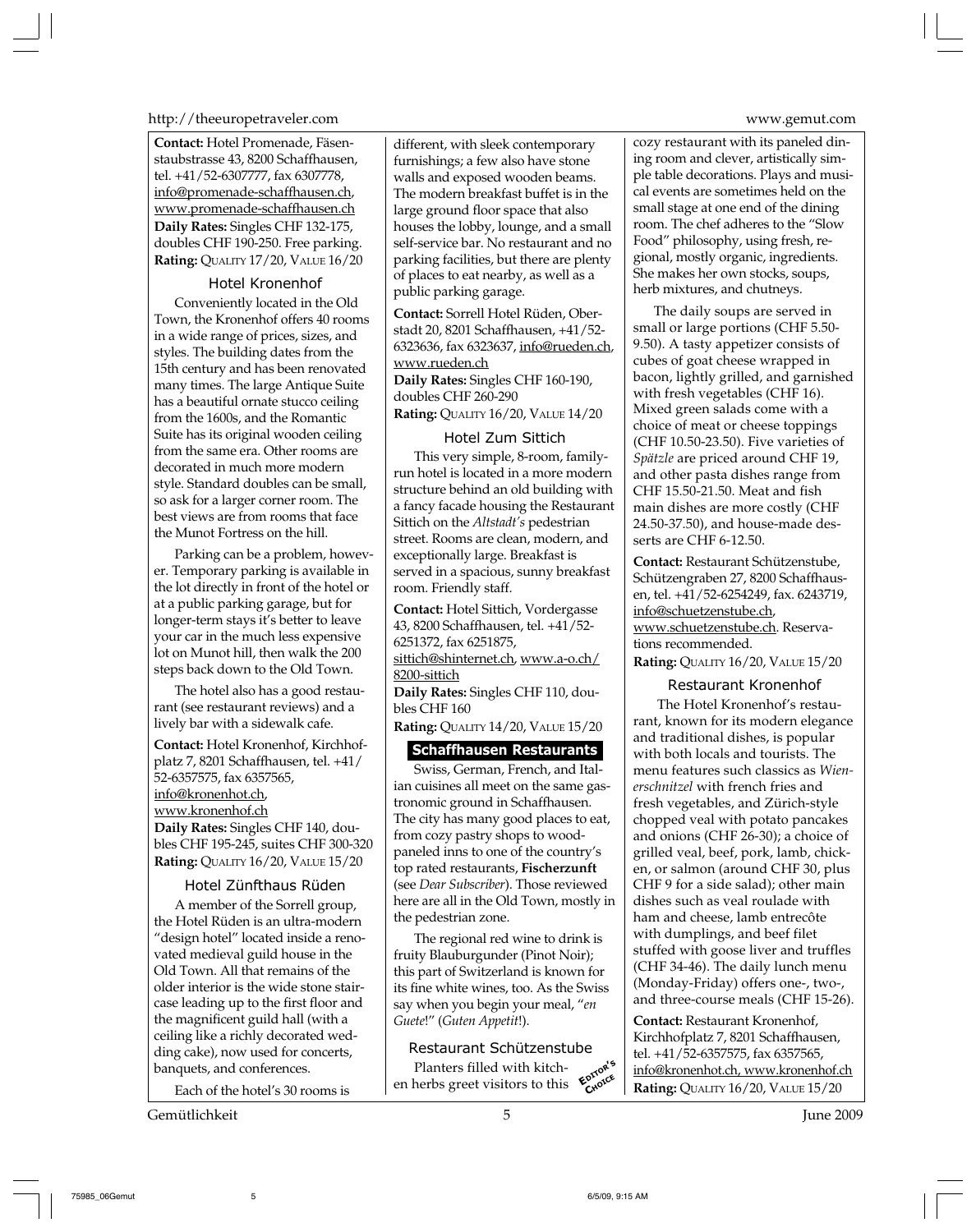# Güterhof

This recently-opened restaurant and bar somehow manages to seem cozy within the cavernous space of a renovated salt warehouse on the Rhine River quay. Exposed beams and brown leather furniture provide a contrast to the modern food stations that hold salad buffets, sushi, and desserts, as well as take-out foods. The daily menu (CHF 18-25) offers a variety of main-dish choices, including vegetarian . Or just stop by for coffeeand-cake or a glass of wine at the pleasant sidewalk cafe and watch the boats glide by on the river.

**Contact:** Güterhof, Freier Platz 10, tel. +41/52-6304040, info@gueterhof.ch, www.gueterhof.ch

**Rating:** QUALITY 15/20, VALUE 15/20

# Haberhaus

Like many historic buildings in Switzerland, this one has a completely modernized interior. It houses a bar and restaurant on one floor and a small basement theater used for local drama and musical productions, even tango lessons. The short, eclectic menu (CHF 18.50-25.50) features dishes made with ingredients from local growers and farmers, including seasonal main dishes. Try the traditional garlic chicken or ground meat patties with onion-mustard sauce, both CHF 25.50. Delicious fresh bread is baked on site.

**Contact:** Haberhaus, Neustadt 51, 8200 Schaffhausen, tel. +41/52- 6200660, fax 6269429, info@haberhaus.ch, www.haberhaus.ch **Rating:** QUALITY 15/20, VALUE 15/20

### Eats on the Cheap

**•** Portions tend to be very large at most Schaffhausen restaurants. Often a *Vorspeise* (appetizer) is equivalent to a full main course in the U.S. Prices are high, especially at the current dollar/Swiss franc exchange rate. Unless you're ravenous, you might consider splitting a main course with your companion, or just ordering a soup or salad, followed by an appetizer, for a filling meal.

**•** Italian restaurants serving pizzas baked in wood-fired ovens can be

Gemütlichkeit 6 June 2009

some of the best bargains. Try **Pizzeria Romana** (Unterstadt 18/20), **Pizzeria Mama Rossa** (Bachstrasse 19), or **La Piazza** (Münsterplatz 38).

**•** Bakery/pastry shops offer a good selection of tempting sandwiches, quiches, cakes, tortes, puddings, and ice creams—for a picnic or to eat on premises. Highly recommended are **Cafe Müller Beck** (Vorstadt 25); **Zuckerbäckerei Ermatinger** (Fronwagplatz 11), with its house specialty, *Honignusstorte*; and **Confiserie Cafe Reber** (Vordergasse 21), bakers of the local specialty known as *Schaffhauserzungen*, oval-shaped cookies made of ground hazelnuts and almonds around a creamy vanilla filling.

• **Cafe Vordergasse** (Vordergasse 79) is a popular, old-world-style pastry shop and cafe with daily lunch specials such as quiche with a choice of salads (CHF 15-19), as well as their own cheesecake (CHF 6) and numerous rich hot chocolate drinks.

• Swiss chocolates are worldrenowned. The Schaffhausen confectionery **ABACO** specializes in making top-quality chocolate candies, chocolate drinks, and 32 flavors of ice cream produced on the premises. There are two locations: Unterstadt 10 and Safrangasse 2. The interior of the Safrangasse shop is a grotto-like shrine to chocolate. Several of the city's pastry shops also sell their own hand- $\mathbf{K}$ made chocolates.

# *LONGER HOTEL STAYS Continued from page 1*

are in the countryside or small villages), moving shirts, socks, underwear from suitcase to drawer, dining at the same table each night, finding a quiet corner of the hotel to read a book, walking through the woods with a small group led by the hotel's owner, is a novelty to most North American travelers but one we think they will find rewarding in a variety of ways.

Here are some hotels—simple to moderately expensive—to consider for a longer stay.

Hotel Bären Wilderswil, Switzerland Few places on earth can match the

# www.gemut.com http://theeuropetraveler.com

Jungfrau/Bernese Oberland region for sheer alpine beauty, but where to headquarter is a tough decision. Interlaken is somewhat touristy and expensive, and villages such as Mürren, Wengen and Grindelwald are lovely but a bit remote. A pleasant compromise is Wilderswil, a friendly stop on the rail line between Interlaken and Lauterbrunnen. A well-marked trail flows around and through the village, past a collection of medieval houses built around a square. A covered bridge, circa 1738, crosses the Lütschine River to a 12th-century church. It's off the beaten track but still in the center of the action.

Gabi and Fritz Zurschmiede's Hotel Bären, an inn since 1706, offers a typical country atmosphere to an international clientele of value-seeking vacationers. Antiques decorate public spaces, and bears are everywhere, from wood carvings and stuffed animals to painted pottery. Most of the 50 guestrooms are larger than average and the slanting roof lends character to top-floor chambers. The Bären is famous for its giant buffet breakfast which includes cookedto-order eggs and even Americanstyle dishes such as pancakes and waffles. In addition to a sauna, TV lounge, and small fitness area, guests have access to a self-service laundry and free bicycles and mountain bikes. The hotel is an 8-10 minute walk from the rail station. A standard double room for a week will be around \$1,300 with breakfast. Though the Bären offers no half-board arrangement it has three restaurants from which to choose. **Contact:** Hotel Bären, Oberdorfstrasse CH-3812 Wilderswil, tel. +41/33/828 3151, www.baeren.ch, info@baeren.ch

# Gasthaus Alpenblick Appenzell, Switzerland

Among the 65 "best value" hotels cited in our 20th anniversary issue, as well an "Editor's Choice" in our May, 2005 issue, is Gasthaus Alpenblick, a classic four-story Swiss chalet-style hotel with a spectacular position on a little knoll above the Schwende rail stop just outside Appenzell. Views up the valley to the Alpstein range, gateway to many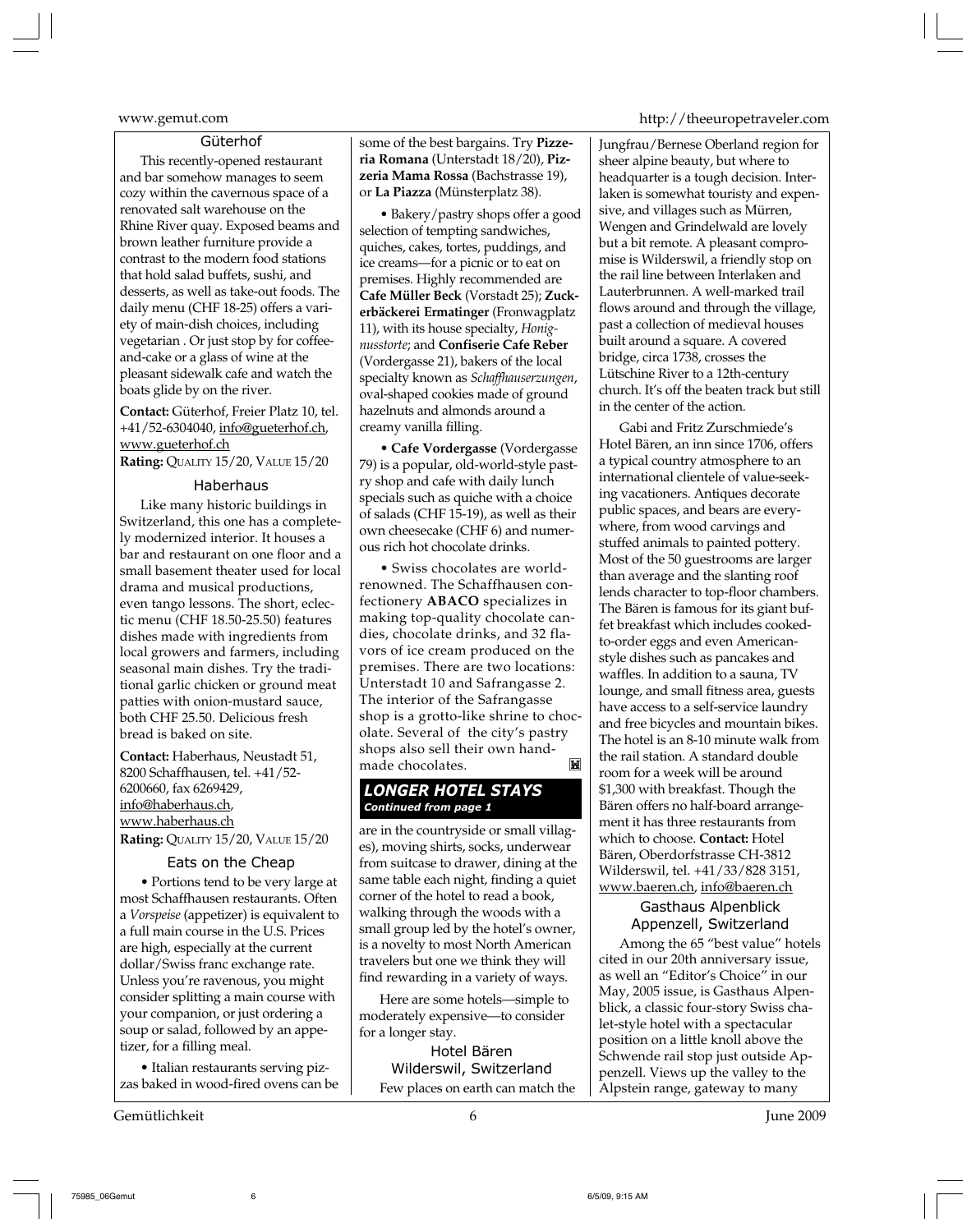# http://theeuropetraveler.com www.gemut.com

miles of hiking trails, are breathtaking. Though the hotel is very much in the country, the train whisks guests to Zürich in two hours, St. Gallen and its fascinating **Textile Museum** and **Abbey Library** in an hour, and nine minutes away is Appenzell, one of Switzerland's most authentic and charming towns. For a seven-night, June stay in a "comfort" double room with balcony you will pay about \$1,430 including breakfast and dinner for two. **Contact:** Hotel Alpenblick, CH-9057 Schwende, tel. +41/71/799 1173, hotel@alpenblick-appenzell.ch, www.alpenblick-appenzell.ch

# Haus Leitner Attersee, Austria

*Sommerfrische* is an old Austrian expression referring to long summer vacations in the countryside. While the aristocrats preferred Bad Ischl, intellectuals and the bourgeoisie went 40 kilometers north to Attersee, a lake in the Salzkammergut. Though there are no trendy shops or Michelinstarred restaurants, the lake and the village of Attersee continue to draw a middle-income crowd, lured by the area's charm, outdoor activities and reasonable prices.

For example, a two-night, highseason stay in one of Haus Leitner's pleasant airy double rooms with balcony is  $\epsilon$ 36 per person. But extend that to five nights and the price drops 28-percent to  $\epsilon$ 26. A family of four or two couples can save even more in one of the Leitner's two-bedroom apartments that feature hardwood parquet floors, blonde wood trim and skylights for a total per night cost of €65 to €96, depending on the season. The apartments' combination sitting room/dining/breakfast room features polished, light wood built-in banquets, and comfortable sofas and chairs. The small kitchens are equipped with most necessities including coffee-maker, microwave oven and dishwasher. Each of the Leitner's five rooms and two apartments are equipped with shower, toilet, radio, cable TV, hairdryer, safe and balcony with lake view (more than a mile away). There are outdoor barbecue facilities, sauna, a heated pool, table tennis, and playground. It

adds up to good accommodations at very good prices. A week in a double room with breakfast will be less than \$500 and a family of four will pay a little more than \$900 for one of the apartments. **Contact:** Haus Leitner, Abtsdorf 6, 4864 Attersee am Attersee, +43/7666/7661, urlaub@hausleitner.at, www.haus-leitner.at

# Haus Hirt

Bad Gastein, Austria Though it's made somewhat of a comeback in the past 20 years, Bad Gastein is still a bit of a spa ghost town, full of Victorian buildings that were once grand hotels but are now something else. Though the great days of Bad Gastein are long gone, it's still a pleasant place to visit with it's wonderful setting on a horseshoe-shaped shelf above the end of the Gasteiner Valley and a thundering white-water torrent crashing through the center of town toward the valley below.

Ten minutes walk from the waterfall along Kaiser Wilhelm Promenade, the pedestrian street that follows the horseshoe, is Haus Hirt, all things considered probably the best hotel in town. It sits high above the valley and most rooms have sweeping views toward the valley town of Bad Hof Gastein. This is not a short-stay hotel, its rate sheet lists prices for four days and a week, but they include breakfast and dinner (including dining away from the hotel at partner restaurants), tea and fruit in the spa, a lunch snack, a welcome drink, guided hiking and biking tours. All rooms come with balcony, satellite TV, CD-player, phone, broadband internet, and safe. Many are on two levels with living space below and sleeping room above. For a week during the month of July a "valley view" double room is E708 or about \$1,950 per couple. A "small and chic" double—still with a view— is about \$1,500. Off-season rates are about five to eight percent lower. **Contact:** Kaiserhofstrasse 14, 5640 Bad Gastein, tel. +43/6434/2797, info@haushirt.com, www.haus-hirt.com

Landhaus Tanner Waging am See, Germany From the village of Waging am See, just east of the Chiemsee, the auto

traveler has many sightseeing options with a 30 to 40-minute drive: the treasures of Salzuburg; Burghausen to the north and one of Germany's most impressive fortresses; and, of course, to the west is the Chiemsee and the village of Prien, departure point for the frequent lake boats that service the island where Ludwig II built his least famous and unfinished castle, **Herrenchiemsee**, modeled after Versailles.

Other than its convenient location near the above attractions, perhaps the best reason to visit Waging am See is to stay at the 11-room Landhaus Tanner and dine in its excellent restaurant which rates a "Good food at Moderate Prices" Michelin designation. The highceilinged dining room shines with modern Bavarian charm — plank floors, light wood paneling, banquets lined with checkerboard padding and pillows, the usual country knickknacks—and draws a hip, under-50 crowd. Familiar main dishes demonstrate capable preparation with fresh ingredients. On our last visit there we found little fault with rich, buttery calves liver served over chard, with sauteed leeks and au gratin potatoes, or a first-rate rack of medium-rare, herb-crusted lamb.

In materials and furnishings, the 11, spacious, still-new guestrooms and apartments seem designed to create a small country inn a cut above the competition. Couples will have plenty of space, a small kitchen, and balcony in one of the new 400 square-foot apartments at a highseason rate of  $\epsilon$ 95 ( $\epsilon$ 81 in low season). Add €32 per person for breakfast and dinner and a week at the Tanner with first-rate dinning is under \$1,500. Cook your own breakfasts and knock about \$110 off that price. **Contact:** Landhaus Tanner, Aglassing 1, 83329 Waging am See, tel. +49/8681/6975 0, office@landhaustanner.de, www.landhaustanner.de

# Wreecher Hof Island of Rügen, Germany Rügen is an island in the Baltic in the same way Alameda is an island in

the San Francisco Bay; both are sur-

Gemütlichkeit June 2009